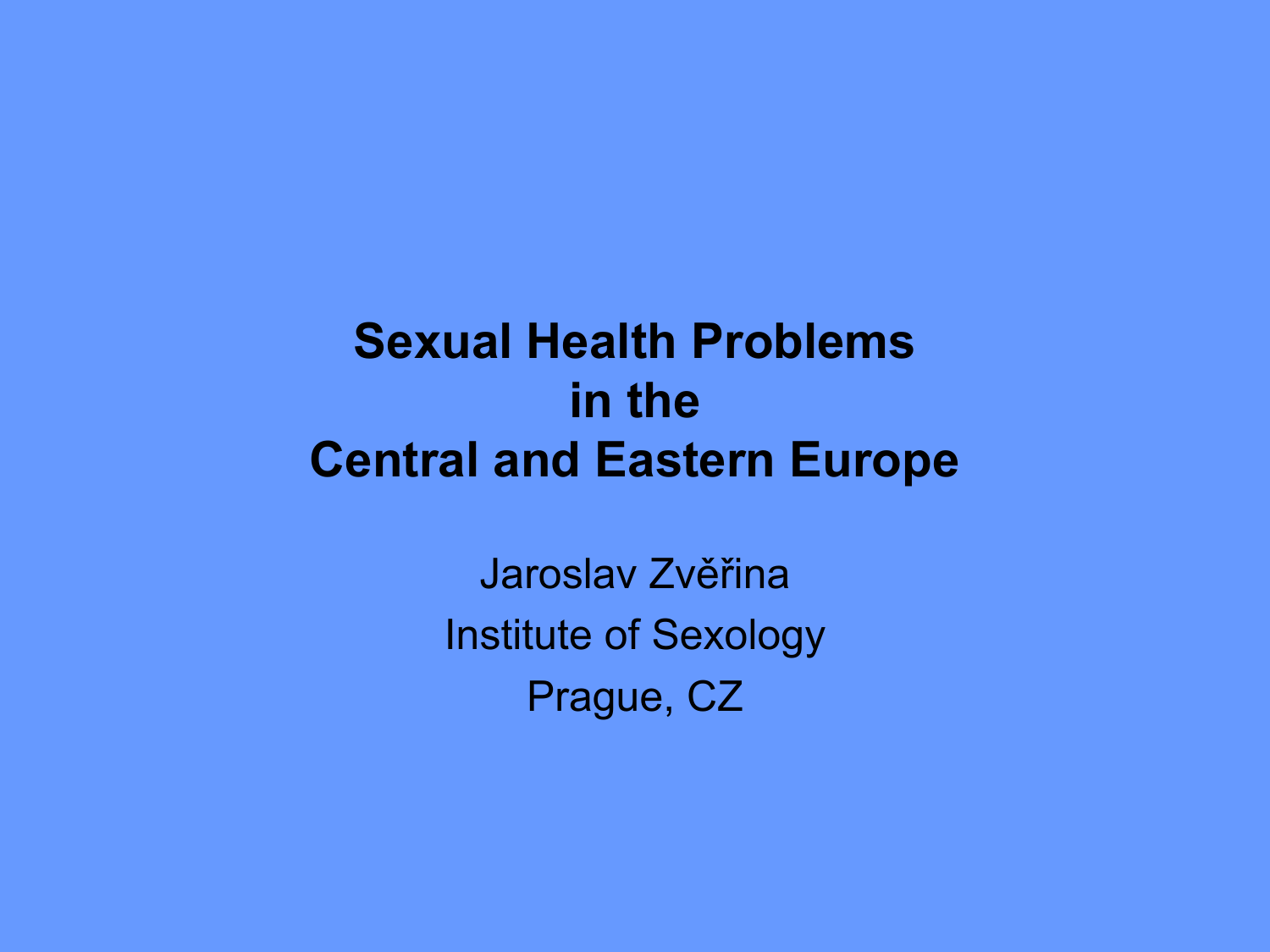### **Sexual health definition (WHO, WAS)**

**"Sexual Health is a state of physical, mental and social well-being in relation to sexuality and sexual relationships, as well as the possibility of having pleasurable and safe sexual experience, free of coercion, discrimination and violence".** 

**[\(www.who.int\)](http://www.who.int/)**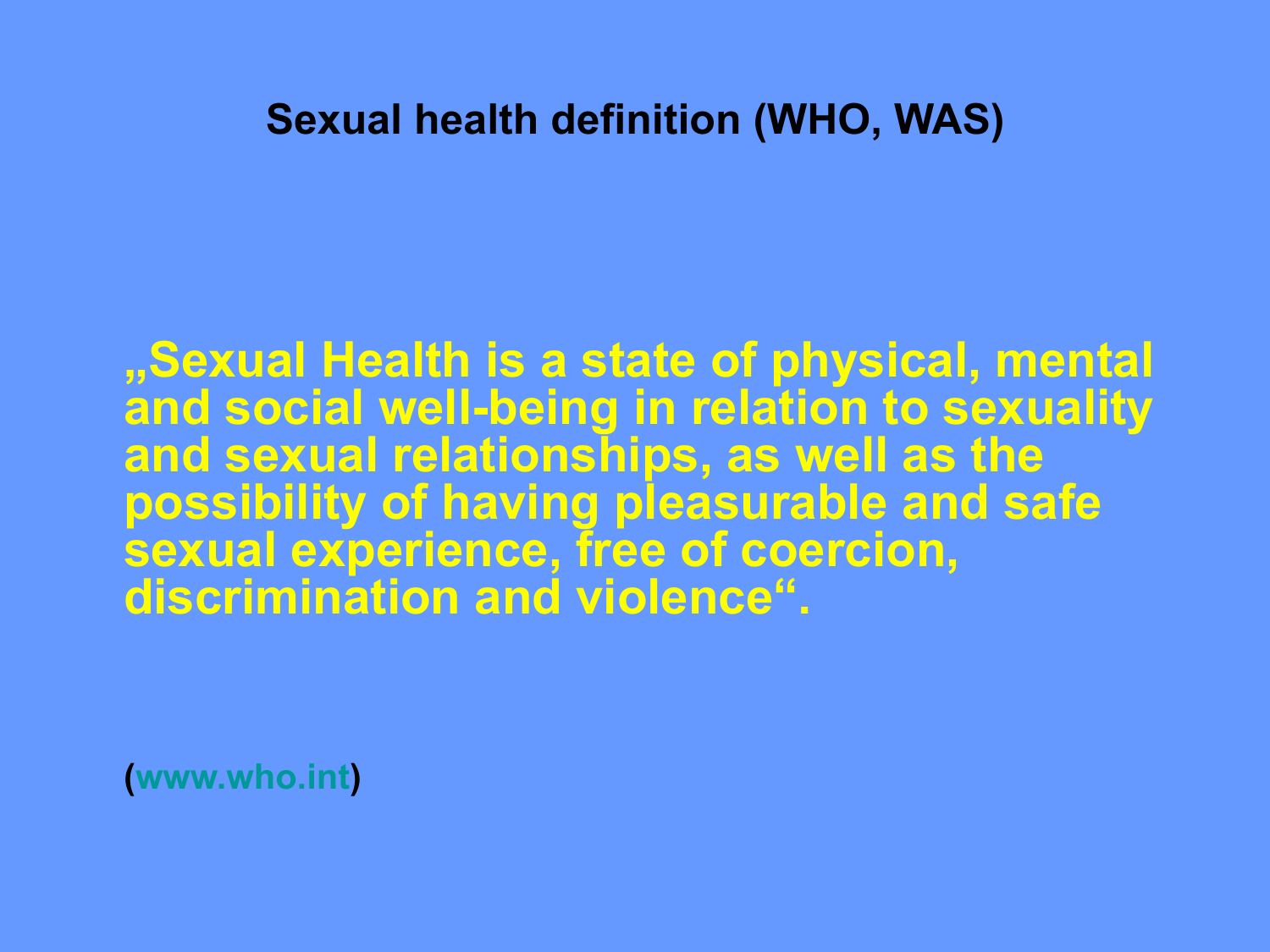**Sexual behavior - Reproductive behavior**

**Sexual behavior is not the same as Reproductive behavior**

**Both are substantially connected, but not identical. It is the reason for which it is obvious to discuss together sexual and reproductive health**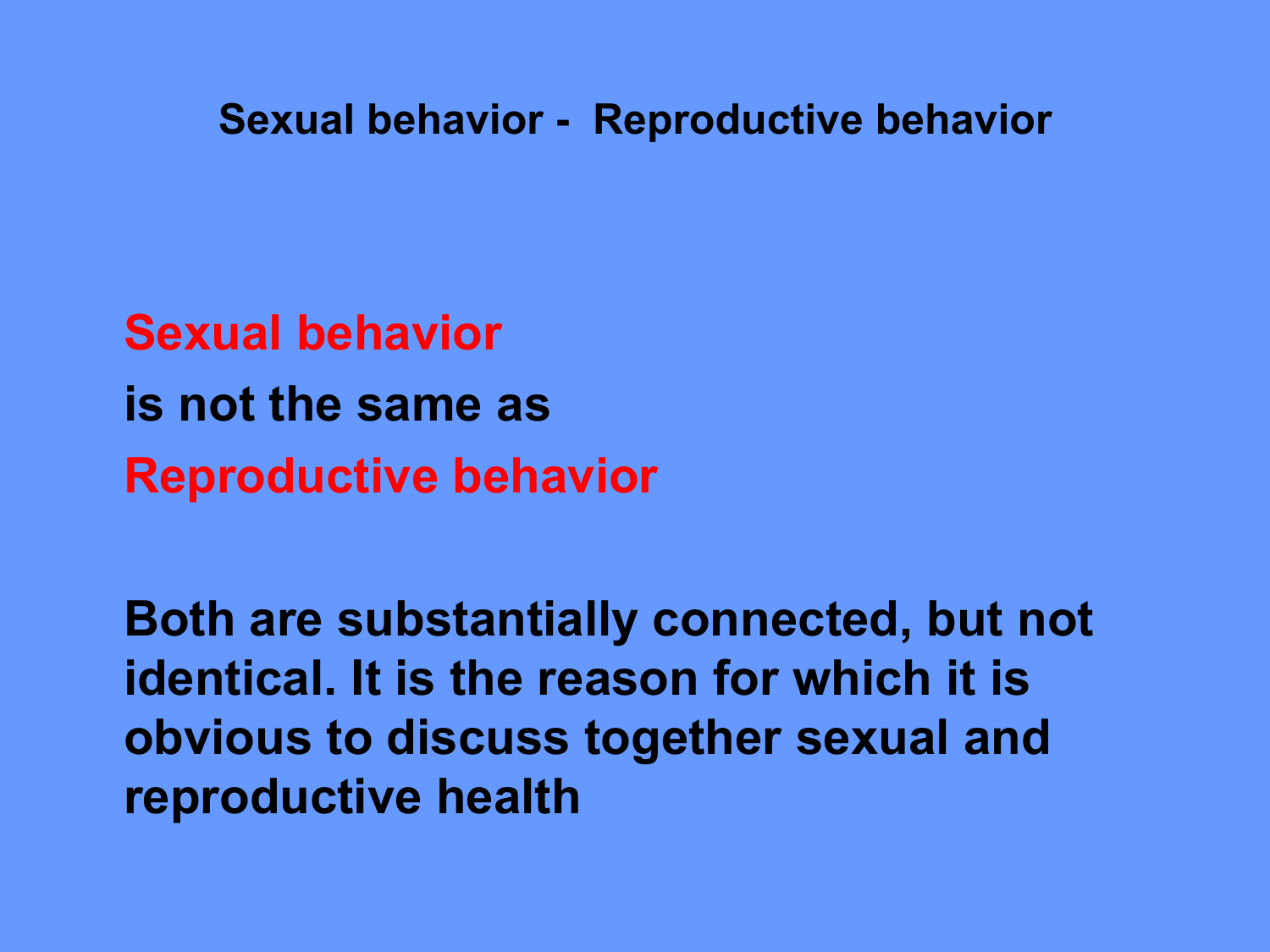### **"Sexual Rights", a post-modern phenomenon**

**Declaration of Sexual Rights WAS (World Association for Sexual Health, Hong Kong 1999), right to:**

- **Sexual Freedom**
- **Sexual Autonomy, Integrity and Safety of the body**
- **Sexual Privacy**
- **Sexual Equity and Equality**
- **Sexual Pleasure**
- **Emotional Sexual Expression**
- **Sexually Associate Freely**
- **Make free and responsible Reproductive Choices**
- **Sexual Information, based upon scientific inquiry**
- **Comprehensive Sexual Education**
- **Sexual Health**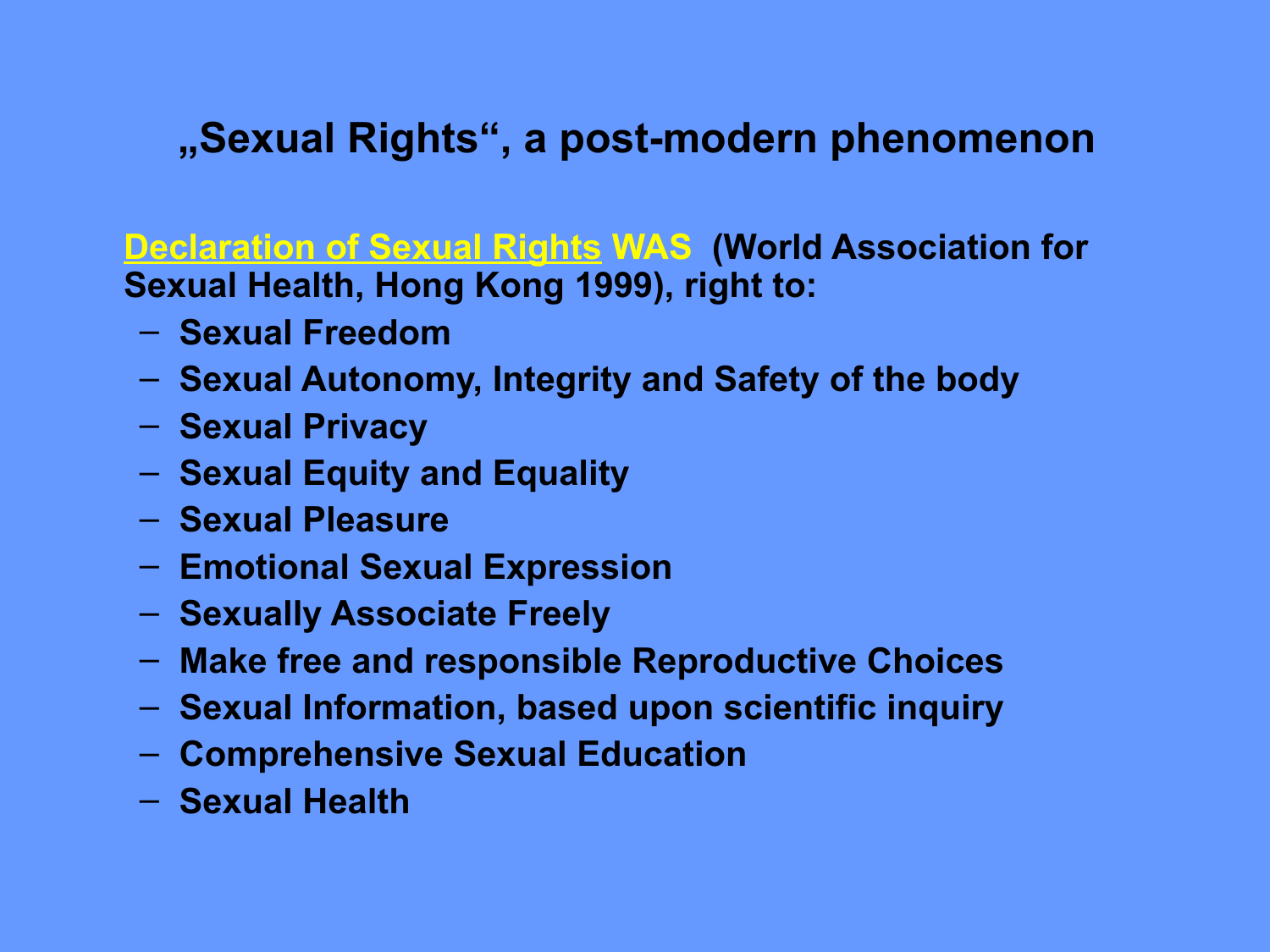**Indicators of sexual and reproductive health**

**Reproductive Health:** 

- **contraception use**
- **childbearing habits**
- **induced abortions policy**
- **demography**
- **STD inclusive HIV/AIDS prevalence**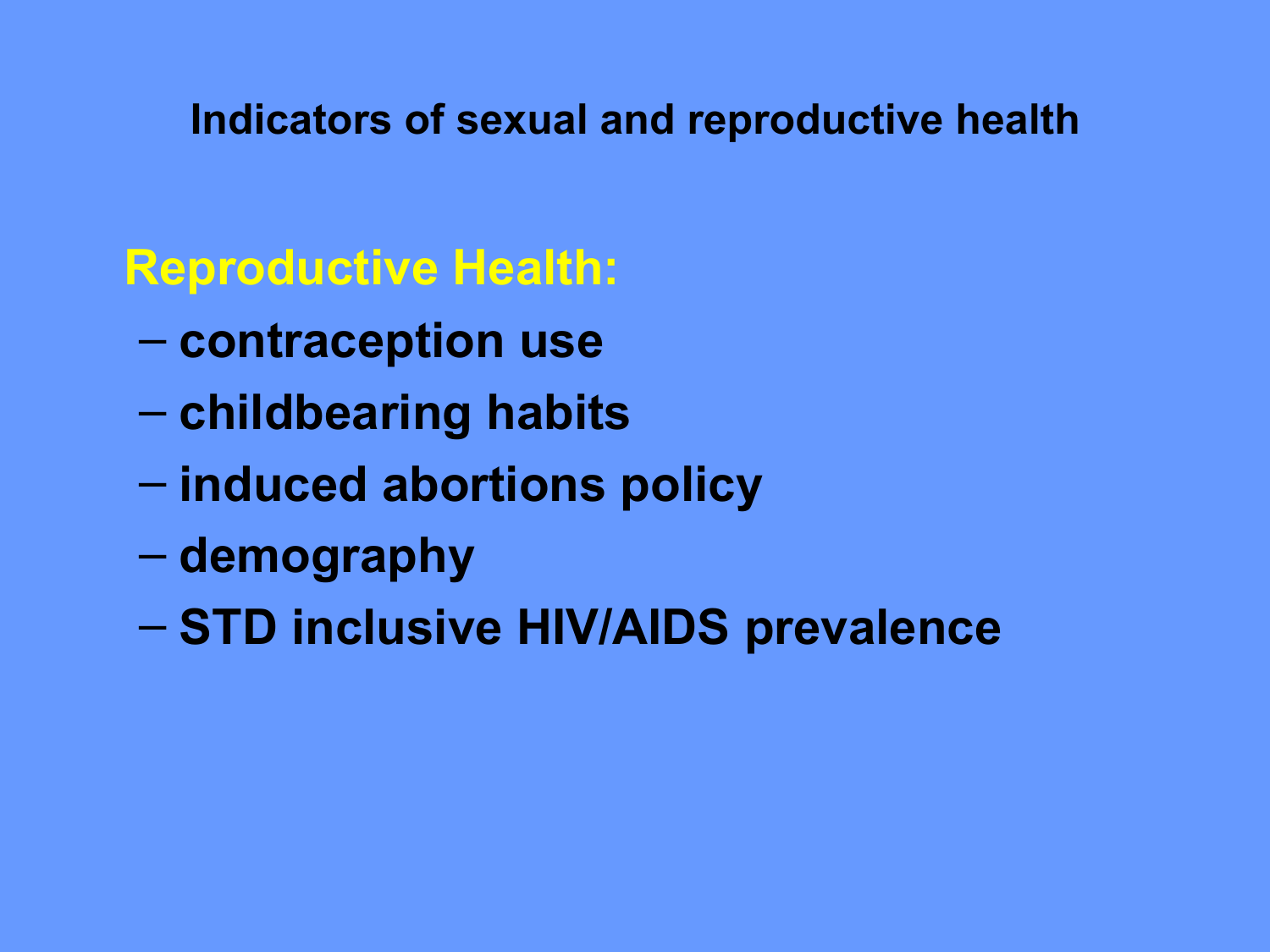### **Indicators of sexual and reproductive health**

# **Sexual Health:**

- **age of consent**
- **age at first sexual intercourse**
- **teenage pregnancies**
- **sex education**
- **children and youth protection against sexual abuse**
- **-** "sexual minorities" situation  **(gays, lesbians, transgendered)**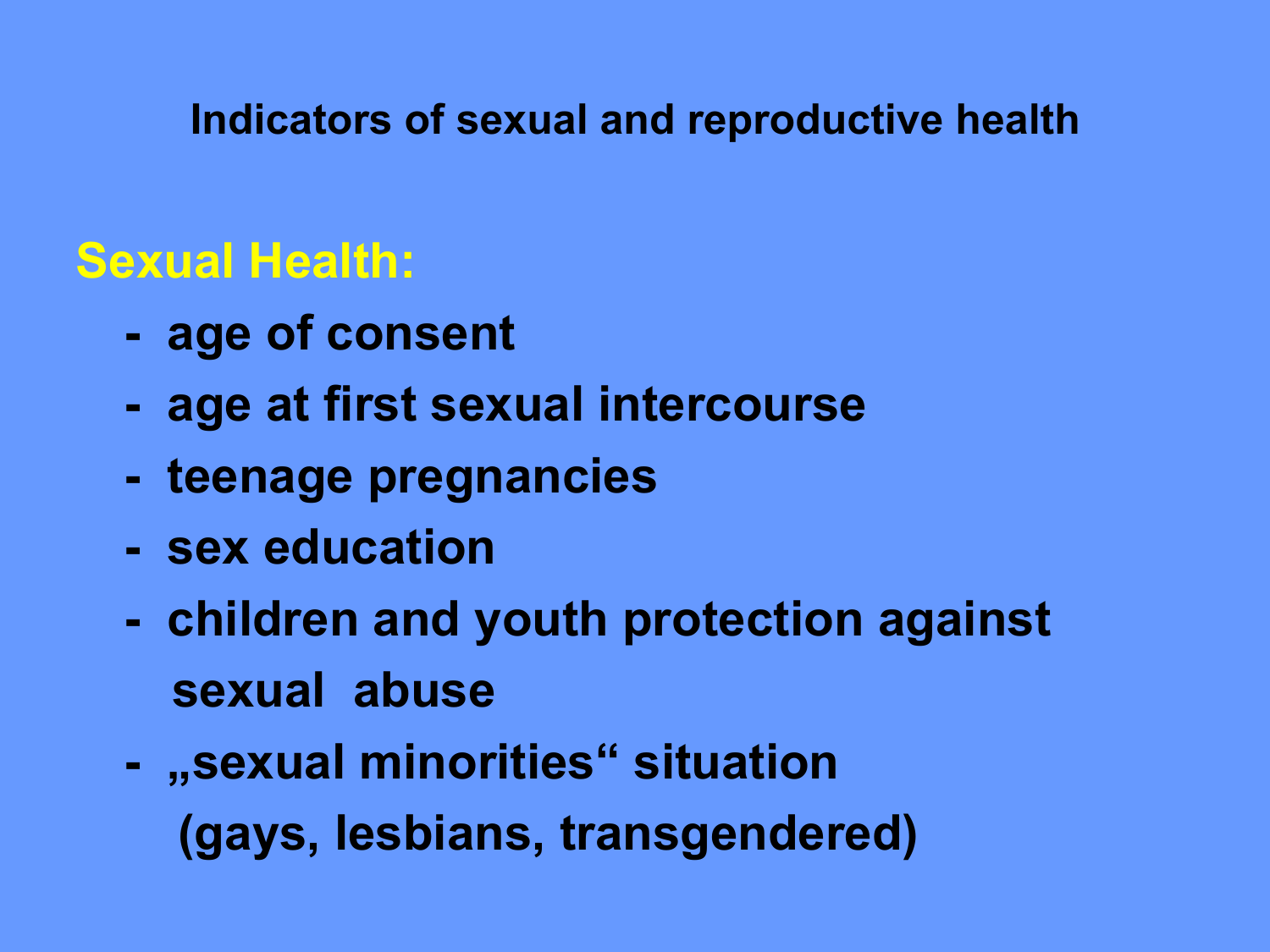### **What is known about sexual and reproductive health?**

**To gather reliable facts about situation within Central and East European Countries is not easy, because in many indicators it is difficult to have valid and comparable data from all countries.** 

**In some aspects the variability is surprisingly high**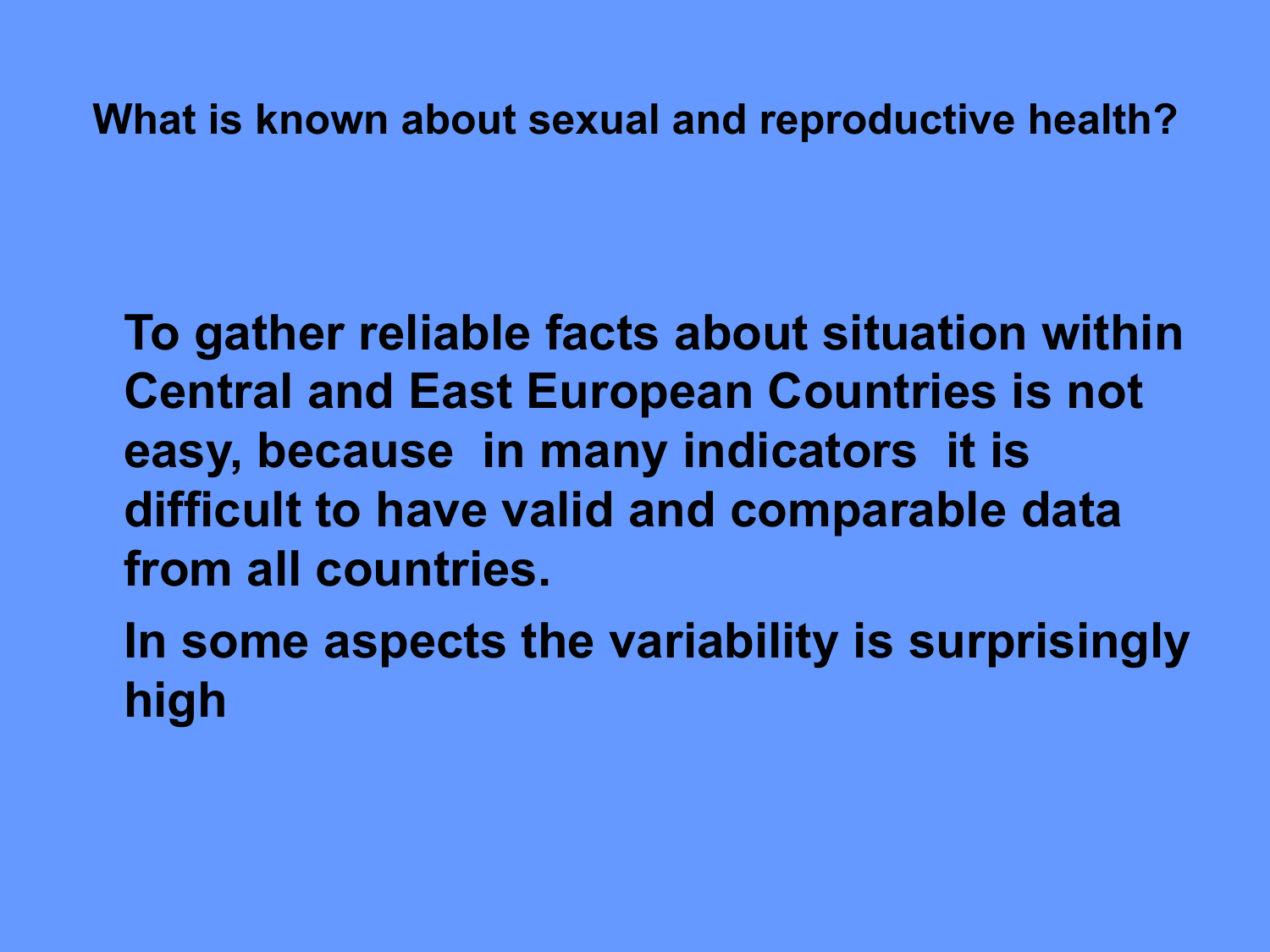### **Postponing Childbirth Mean Age of women at childbirth**

|           | 1998 | 2009 |
|-----------|------|------|
| CZ        | 26,6 | 29,4 |
| EST       | 26,3 | 29,0 |
| HU        | 24,2 | 29,1 |
| LAT       | 27,1 | 28,4 |
| LIT       | 26,3 | 28,6 |
| PL        | 27,2 | 28,6 |
| <b>RO</b> | 25,4 | 26,9 |

**The process still continue** 

(EUROSTAT 2011)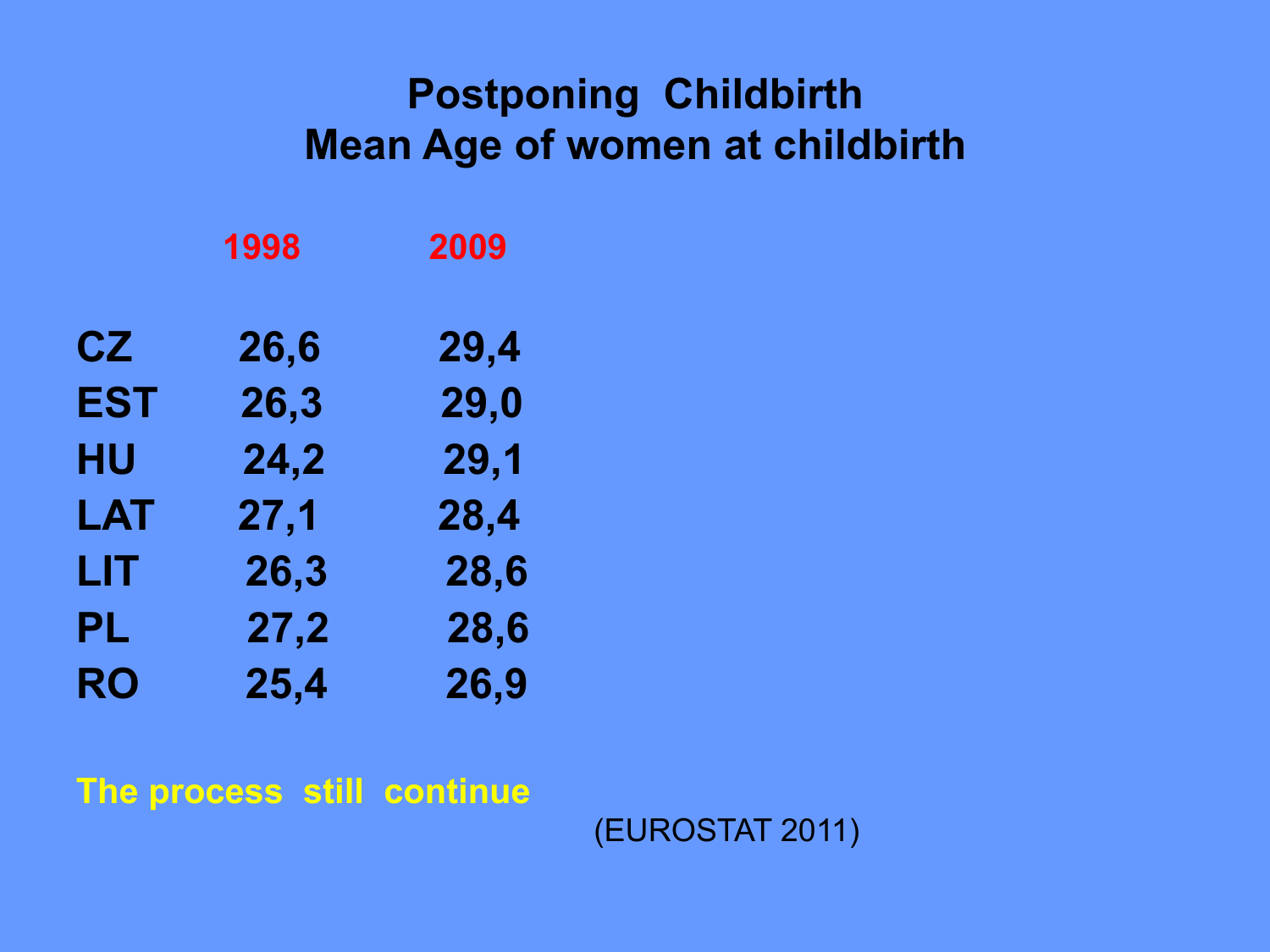### **Natality in Europe 2009**

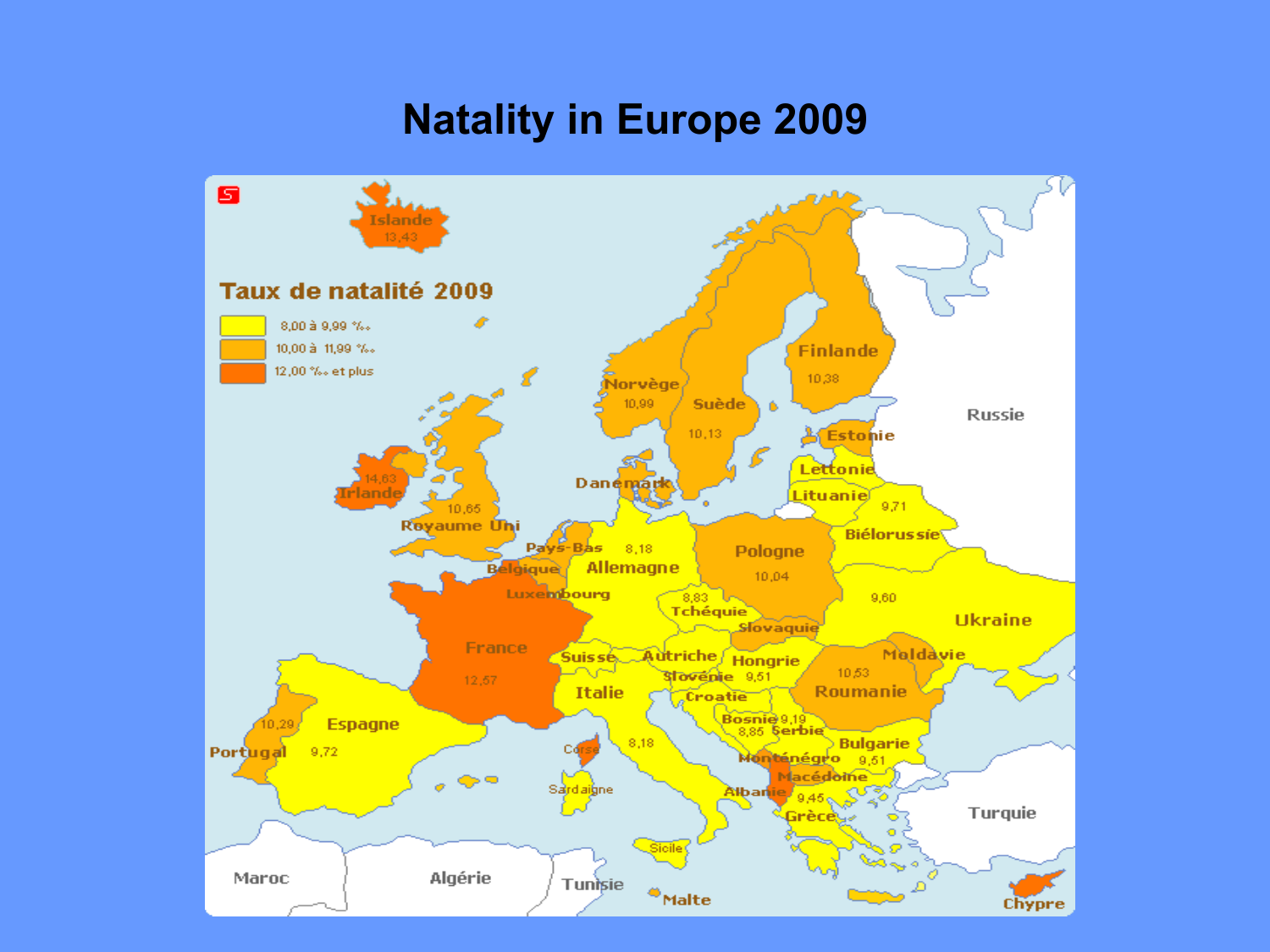### **Oral Contraception Prevalence**

| <b>High</b>   | <b>Medium</b>  | Low            |
|---------------|----------------|----------------|
| <b>CZ 48%</b> | <b>SLO 33%</b> | <b>RO13%</b>   |
| <b>HU 52%</b> | <b>PL 27%</b>  | <b>LAT 18%</b> |
|               | <b>EST 28%</b> |                |
|               | <b>SK 22%</b>  |                |

(EU Reprostat 2011)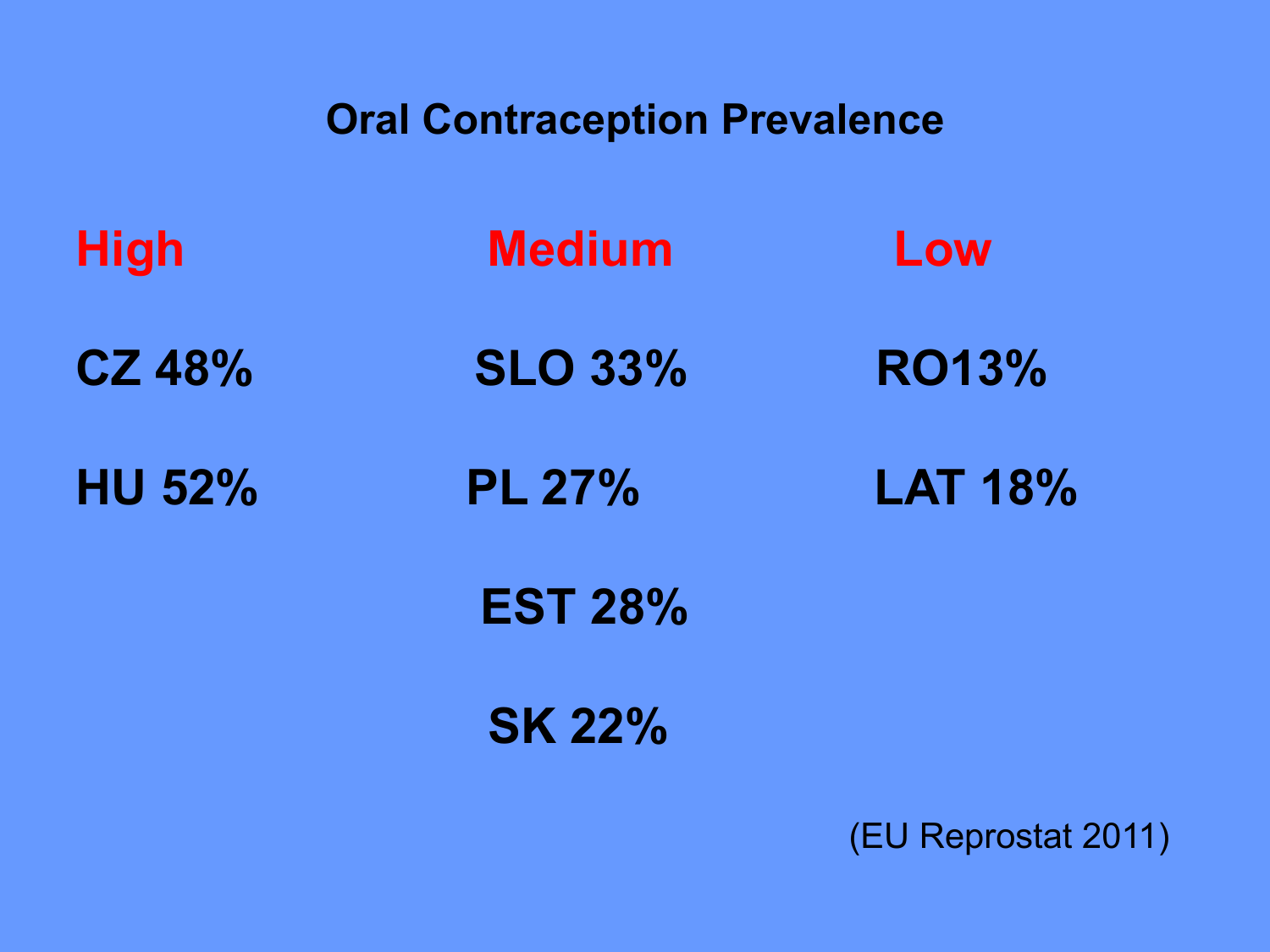**Legally induced abortions (per 1000 women aged 15 – 49 years)**

**PL:0,1** 

**SK:8,0 SLO:10,2 CZ:10,2 LIT:10,3**

**HU:18,0 LAT:18,0**

**BG:20,0 EST: 25,1 RO:23,4**

**In most countries substantial reduction within last two decades**

(EU Reprostat 2011)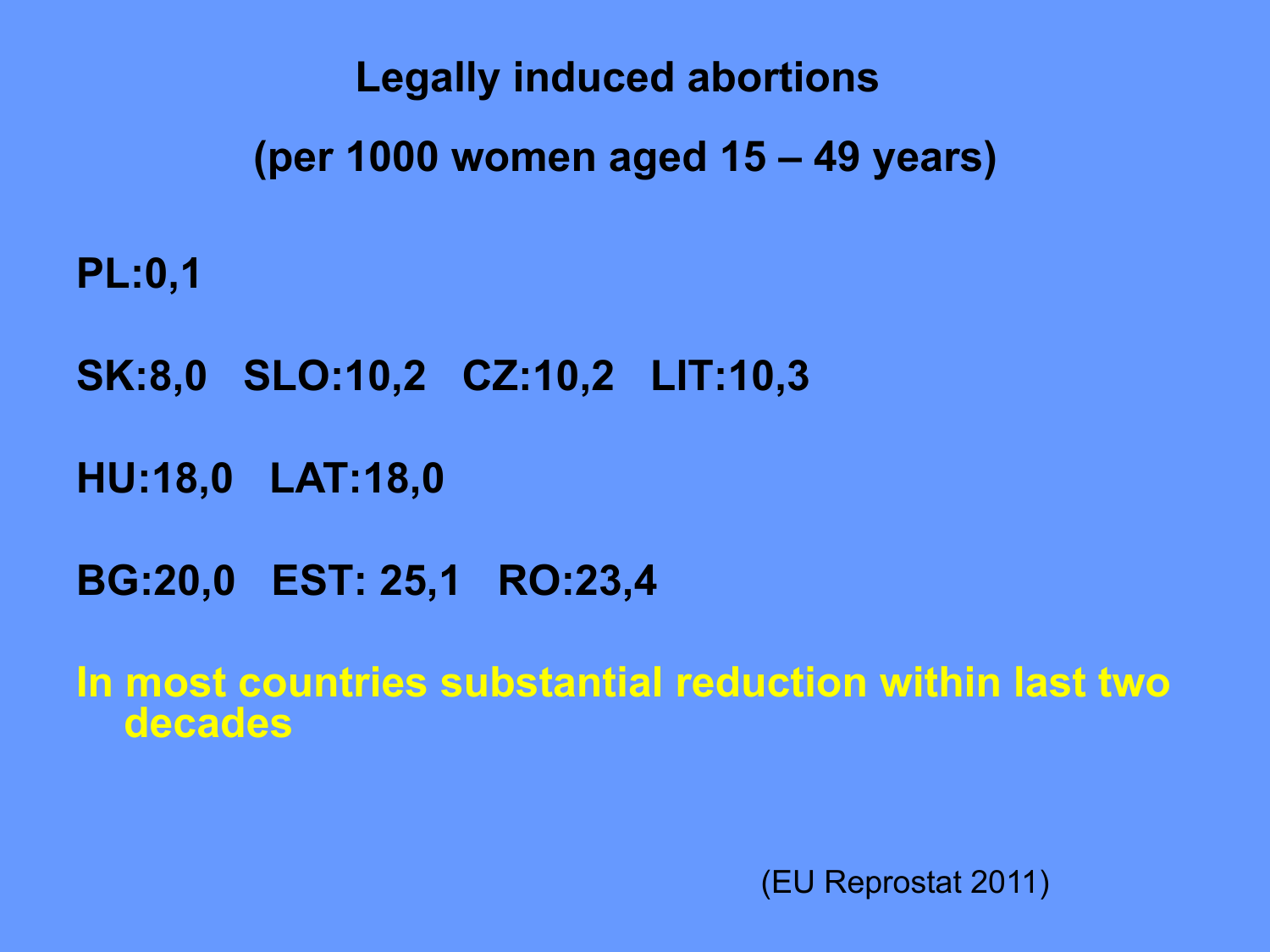### **HIV+ Prevalence**

- **CZ, HU: 0,05%**
- **PL 0,1%**
- **LIT 0,11%**
- **RO 0,3%**
- **LAT 0,8%**
- **EST 1,25%**
- **UA 1,6%**

(WHO, UNAIDS 2011)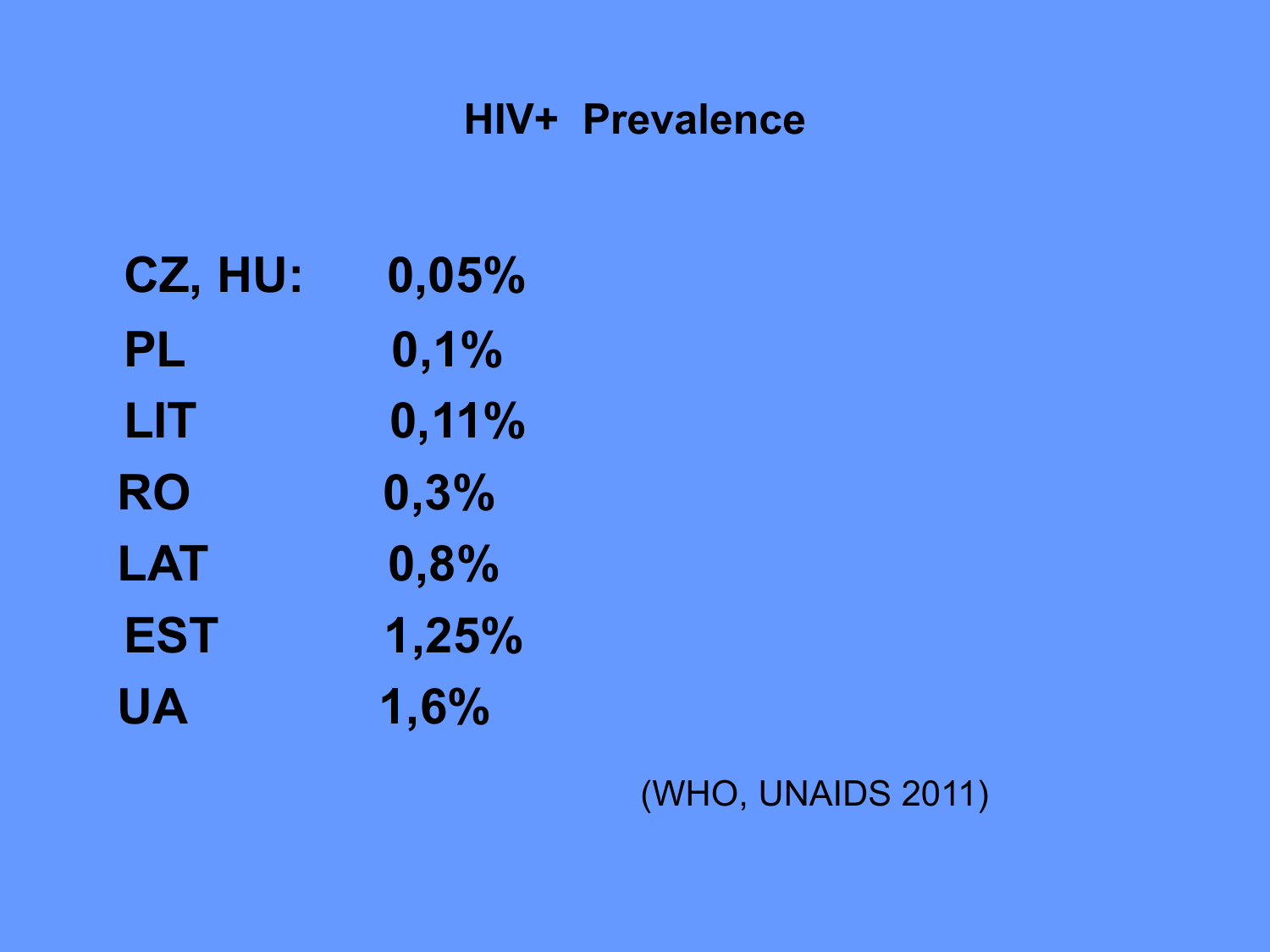**Age of consent to sexual intercourse**

# **14 : BG, EST, HU, LIT**

**14/16: LAT** 

# **15: CZ, PL, ROM, SK, SLO**

**16: UA**

[\(www.avert.org](http://www.avert.org/) 2011)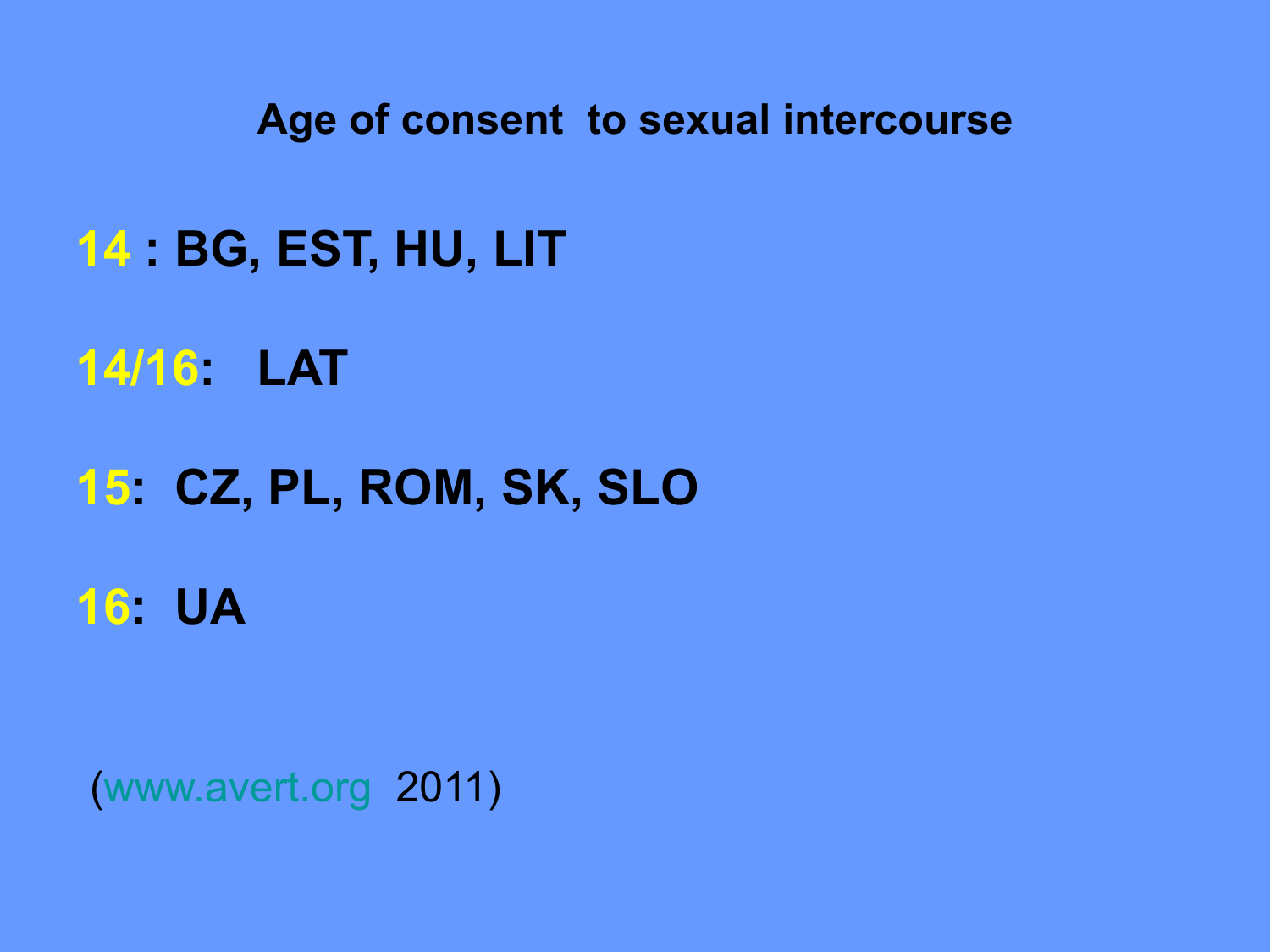### **Proportion of 15 year-old girls, who have had sexual intercourse:**

- **SK, LIT, RO: 12% PL ?**
- **SLO: 17%**
- **CZ: 18%**
- **LAT: 19%**
- **BG: 31%**

(EU Reprostat 2011)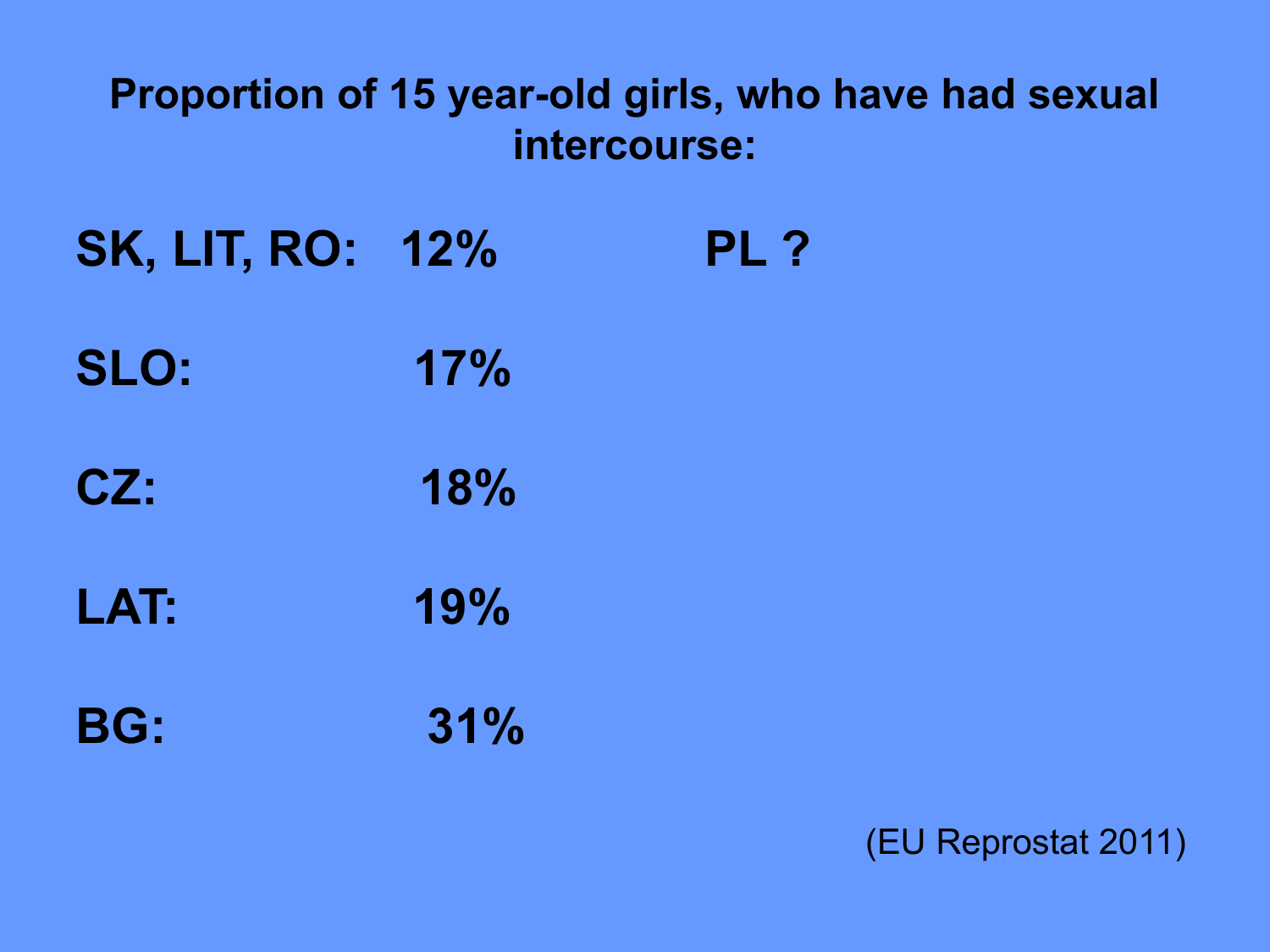### **Teenage pregnancies (% of births among women in 15 – 19 years of age)**

```
SLO:1,3% 
CZ:3% PL:4,9% EST:5,4% LIT:5,6% 
HU:6% SK:6,5% LAT:7%
RO:11,4%
```
**EU:4,2%**

(EUROSTAT 2011)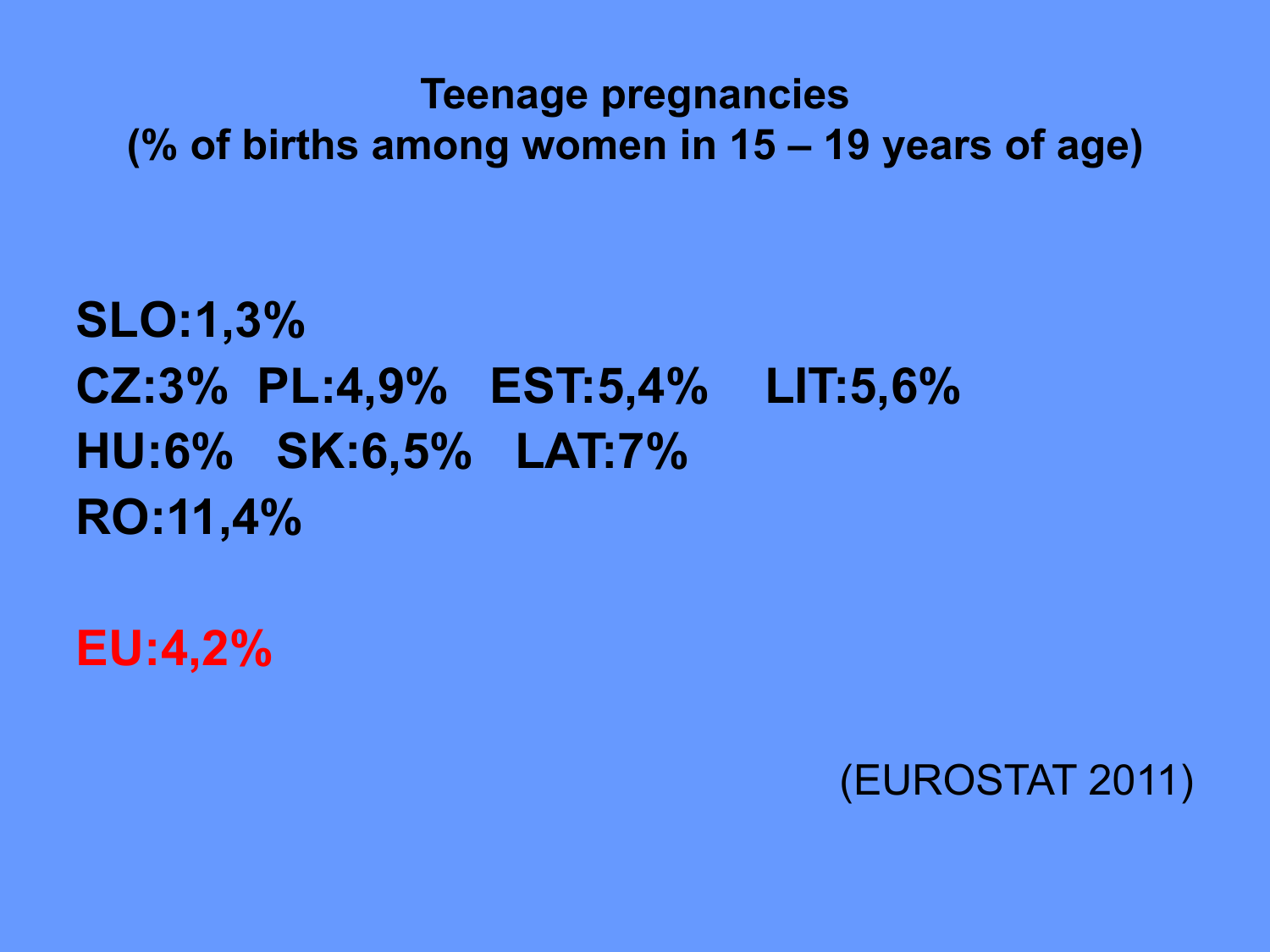### **Sexual education**

**There are not any reliable and comparable data about sex education level in particular european countries**

# **"Swedish paradox":**

- **high level of the sex education**
- **high level of sex and reproductive services**
- **relativelly high prevalence of abortions among teenagers**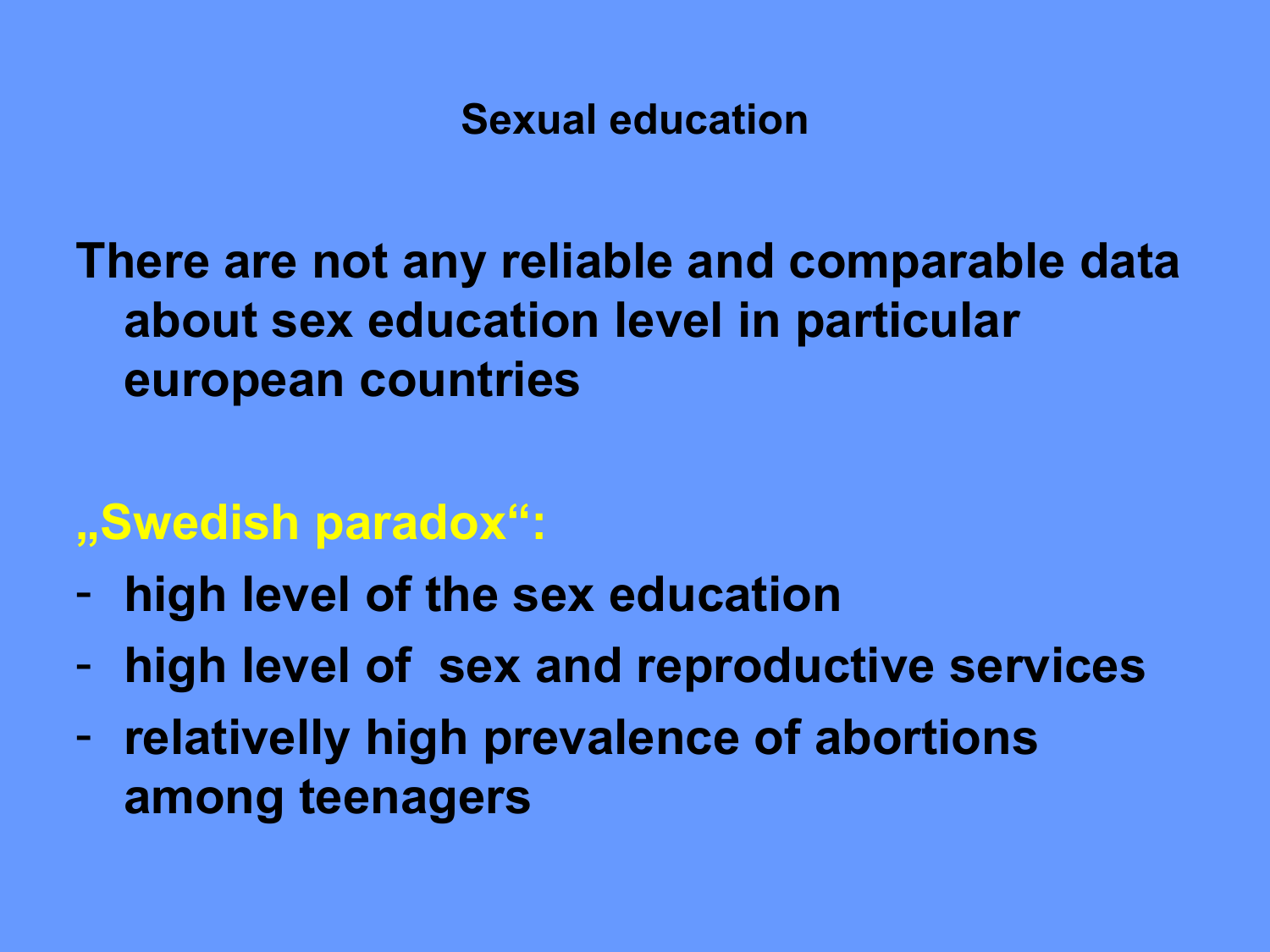### **Sexual minorities**

- **There are not reliable informations about situation in particular states EU**
- **Homosexuality is today demedicinalised**
- **We are in the process of socialization**
- **Some transgendered people need medical help (transsexuals)**
- **Accessibility and level of specialized medical care differ substantially**